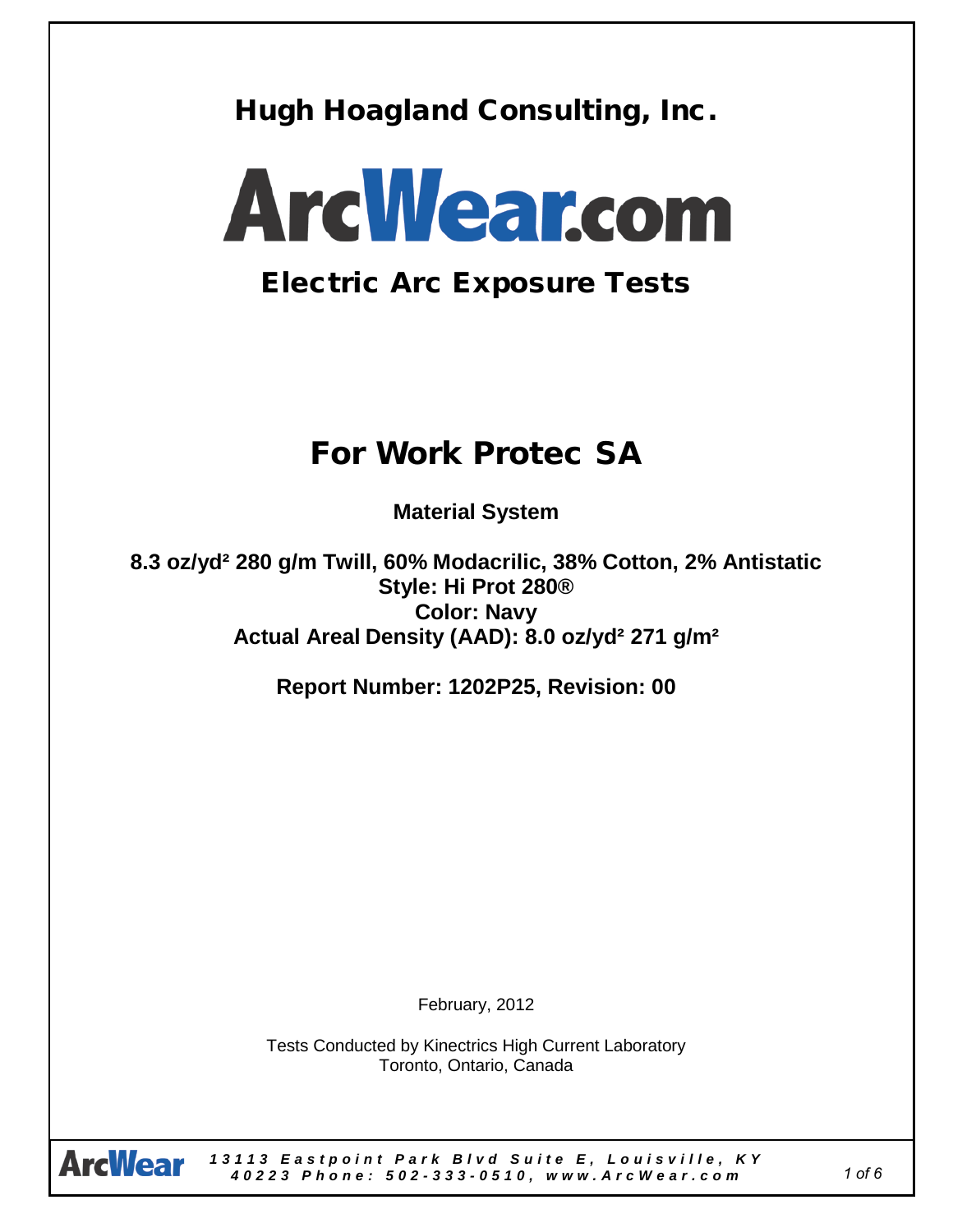### Electric Arc Exposure Report

### **ASTM F 1959/F 1959M-06 a<sup>Ɛ</sup><sup>1</sup> Standard Test Method for Determining the Arc Rating of Materials for Clothing**

#### *General*

At the request of Claudio Beniaminovich electric arc exposure tests were conducted on textile systems for Work Protec SA. Claudio Beniaminovich arranged with ArcWear.com to facilitate testing by the High Current Laboratory of Kinectrics in Toronto and to review test data.

The tests documented in this report were conducted in accordance with ASTM International Standard F 1959/F 1959M-06  $a^{21}$  Standard Test Method for Determining the Arc Rating of Materials for Clothing.

#### *Test samples*

The test material was received on January 30, 2012. The test material was washed 3 times and dried by ArcWear.com in accordance with requirements of the above standard. This is specified in the standard to allow for minimal shrinkage while removing contaminants from the material manufacturing process. Following the washing procedure, material was cut into panel test specimens.

#### *Test results*

The test program includes minimum of twenty individual panel arc trials. The following test data was recorded for each trial:

- arc exposure electrical conditions: arc trial number, RMS arc current, peak arc current, arc voltage, arc duration, energy dissipated in arc, plots of arc current and arc voltage
- temperature rise response from two monitor and two panel sensors for each panel in each trial, plot of average responses from two panel and two monitor sensors, plot of Incident energy distribution *Ei* from bare shot analysis
- photographs of exposed material panels
- video

Above mentioned test data is part of report and is available for download from [ArcWearOnline.com](http://arcwearonline.com/) arc testing website. Test data is accessible only to and protected with Work Protec SA unique password.



*13113 Eastpoint Park Blvd Suite E , Louisville, KY 40223 Phone: 502 - 3 3 3 - 0510 , www.A r c W ear.com*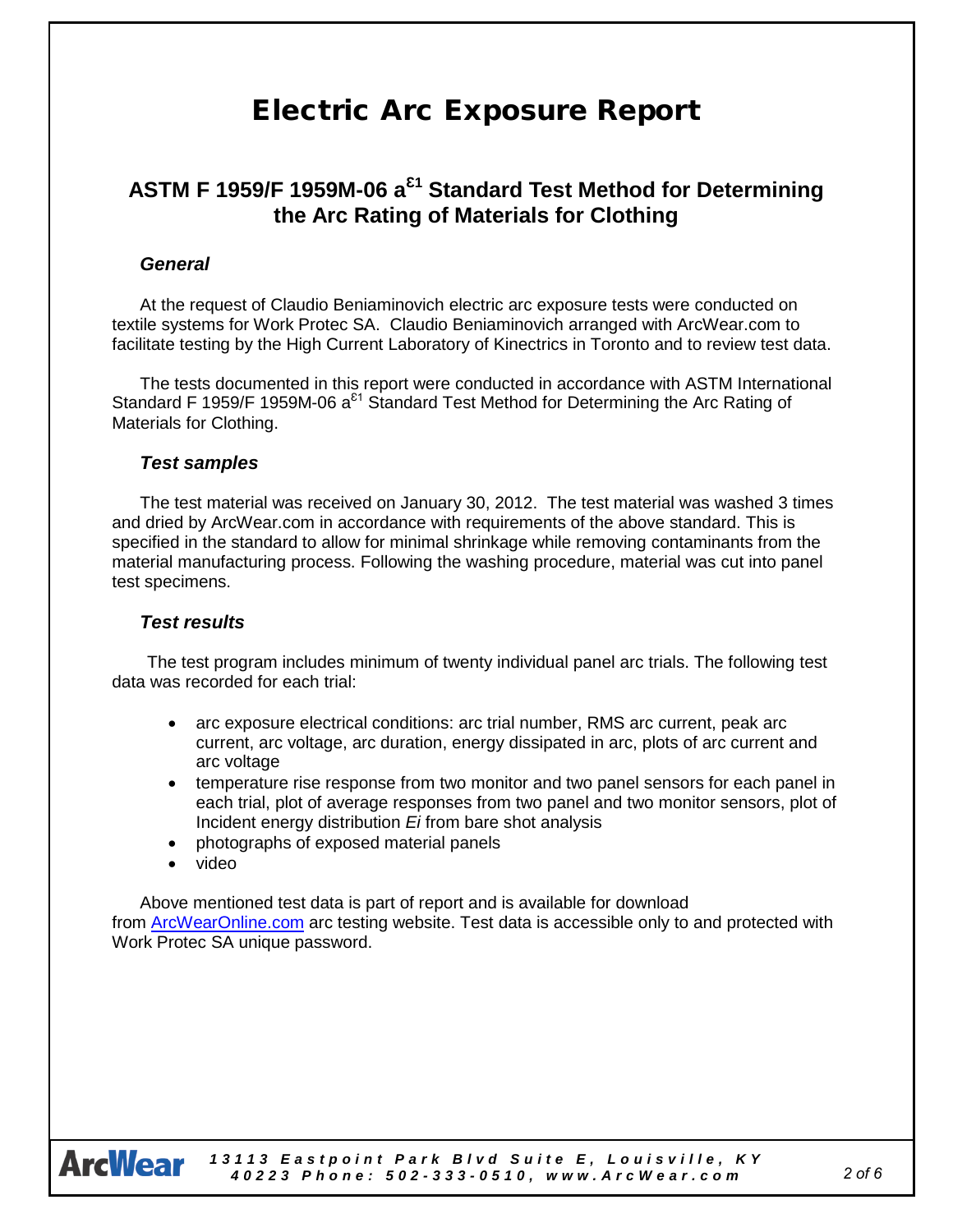Essential test data and test results are presented in the table below and on the attached data pages as follows:

- arc rating ATPV or EBT or both and plots of the burn injury probability (ATPV) or breakopen probability (EBT) or both versus *Ei*
- test specimen description and order of layer
- distance from an arc center line to the panel surface
- subjective evaluation
- heat attenuation factor (HAF) and plot of HAF on *Ei*
- ignition probability value (if determined during testing)

#### *Rating*

Material system specified in the table below received Arc Rating as

#### **(EBT) = 5.9 cal/cm²**

| Customer                    | <b>Work Protec SA</b>                                                |  |  |  |  |
|-----------------------------|----------------------------------------------------------------------|--|--|--|--|
| Material design             | 8.3 oz/yd <sup>2</sup> 280 g/m Twill, 60% Modacrilic, 38% Cotton, 2% |  |  |  |  |
|                             | Antistatic                                                           |  |  |  |  |
| <b>Style</b>                | Hi Prot 280 <sup>®</sup>                                             |  |  |  |  |
| Color                       | Navy                                                                 |  |  |  |  |
| <b>Actual Areal Density</b> | 8.0 oz/yd <sup>2</sup> 271 g/m <sup>2</sup>                          |  |  |  |  |
| (AAD) as tested             |                                                                      |  |  |  |  |

The order of layering is numbered starting from the outer layer listed first.

Requested by: Claudio Beniaminovich

Approved by Hugh Hoagland Arcwear.com

*Neither Hugh Hoagland Consulting, Inc. dba/ArcWear, nor its affiliates, nor any person acting on behalf of any of them:*

*a) makes any warranty, express or implied, with respect to the use of any information, apparatus, method, or process disclosed in this report or that such use may not infringe privately owned rights; or*

*b) assumes any liabilities with respect to the use of, or for damages resulting from the use of, any information, apparatus, method, or process disclosed in this report*



*13113 Eastpoint Park Blvd Suite E , Louisville, KY 40223 Phone: 502 - 3 3 3 - 0510 , www.A r c W ear.com*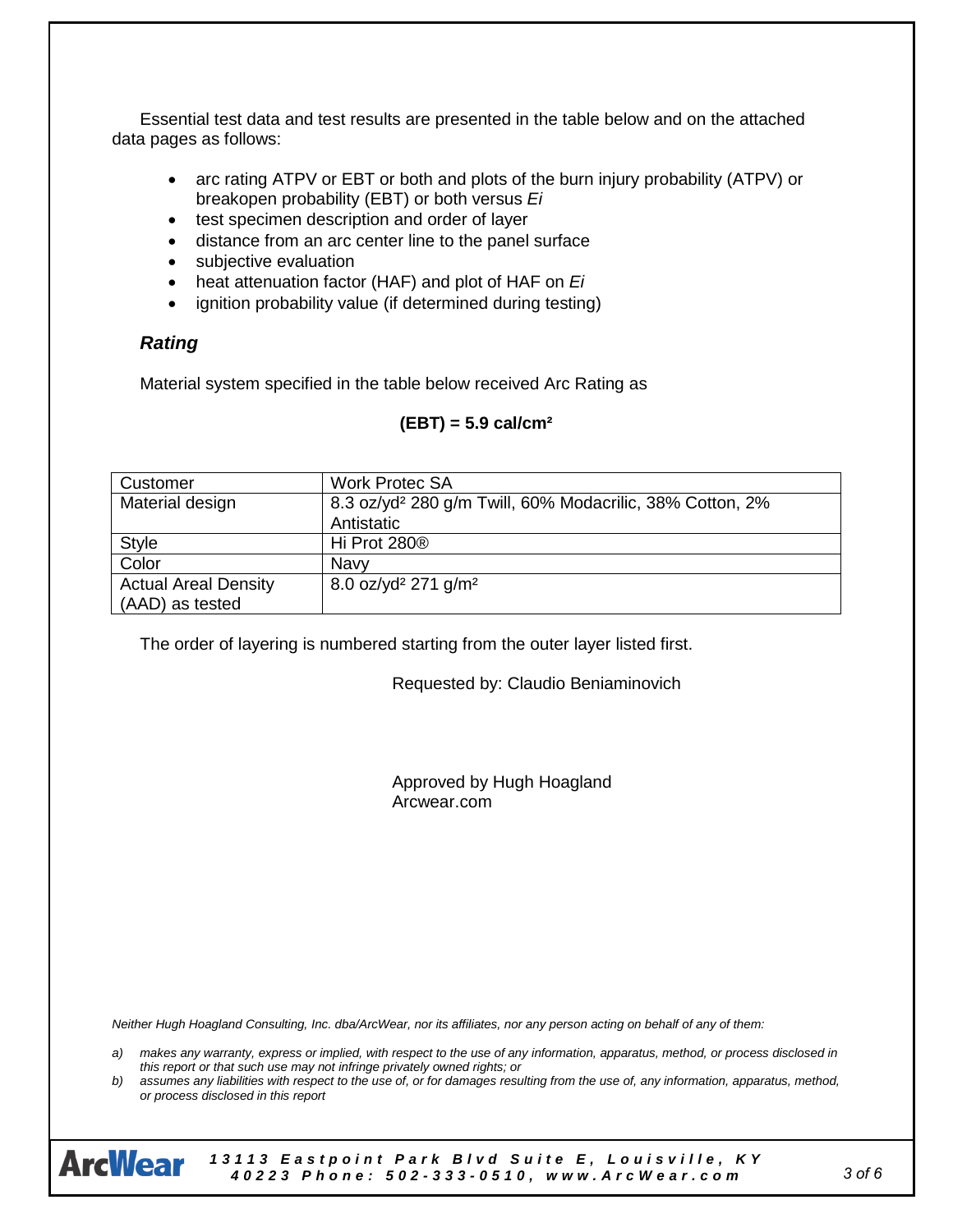| Report # K-418346-1202P25                                                                                              | <b>Test Report</b>                                                                                                                                                                                                                                                                                                                                                                                                                                                                                                                                                                                                              |
|------------------------------------------------------------------------------------------------------------------------|---------------------------------------------------------------------------------------------------------------------------------------------------------------------------------------------------------------------------------------------------------------------------------------------------------------------------------------------------------------------------------------------------------------------------------------------------------------------------------------------------------------------------------------------------------------------------------------------------------------------------------|
| Samples Received:<br>Samples Tested:                                                                                   | Kinectrics Inc., 800 Kipling Avenue, Unit 2<br>Toronto, Ontario, Canada                                                                                                                                                                                                                                                                                                                                                                                                                                                                                                                                                         |
| JAN 30, 2012<br>FEB 17, 2012                                                                                           | <b>KINECTRICS</b><br>Tel: 416-207-6000, www.kinectrics.com<br>ISO 9001-2008                                                                                                                                                                                                                                                                                                                                                                                                                                                                                                                                                     |
| <b>Tested for</b>                                                                                                      | Contact information for item tested:                                                                                                                                                                                                                                                                                                                                                                                                                                                                                                                                                                                            |
| Hugh Hoagland                                                                                                          | Claudio Beniaminovich                                                                                                                                                                                                                                                                                                                                                                                                                                                                                                                                                                                                           |
| ArcWear.com<br>502-333-0510                                                                                            | Work Protec SA<br>5411 51972033                                                                                                                                                                                                                                                                                                                                                                                                                                                                                                                                                                                                 |
| arctesting@arcwear.com                                                                                                 | expoum@ciudad.com.ar                                                                                                                                                                                                                                                                                                                                                                                                                                                                                                                                                                                                            |
| <b>Test item description</b>                                                                                           |                                                                                                                                                                                                                                                                                                                                                                                                                                                                                                                                                                                                                                 |
| Navy, AAD 8.0 oz/yd <sup>2</sup> 271 g/m <sup>2</sup> , ArcWear# 1202P25                                               | Work Protec SA, Style Hi Prot 280®, 8.3 oz/yd <sup>2</sup> 280 g/m Twill, 60% Modacrilic, 38% Cotton, 2% Antistatic,                                                                                                                                                                                                                                                                                                                                                                                                                                                                                                            |
| <b>Reference Standard</b>                                                                                              |                                                                                                                                                                                                                                                                                                                                                                                                                                                                                                                                                                                                                                 |
| ASTM F1959/F1959M-06ae1<br><b>Electric Arc Exposure Method</b>                                                         | Standard Test Method for Determining Arc Thermal Performance of Textile Materials for Clothing by                                                                                                                                                                                                                                                                                                                                                                                                                                                                                                                               |
| <b>Test Parameters:</b><br>Test current: 8 kA<br>Distance to Fabric: 30 cm                                             | Number of samples analysed: 21                                                                                                                                                                                                                                                                                                                                                                                                                                                                                                                                                                                                  |
|                                                                                                                        | Incident Energy Range: 4 to 10 cal/cm <sup>2</sup><br>Arc Gap: 30 cm                                                                                                                                                                                                                                                                                                                                                                                                                                                                                                                                                            |
| Summary                                                                                                                |                                                                                                                                                                                                                                                                                                                                                                                                                                                                                                                                                                                                                                 |
|                                                                                                                        | The Arc Rating of this material is intended for use as part of a flame resistant garment for workers exposed to electric arcs. The<br>material was tested by Kinectrics as received. The test result is applicable only to the Test Item, other material or color may have                                                                                                                                                                                                                                                                                                                                                      |
| format to the Client for review.                                                                                       | different protection level. Actual performance of the complete garment may vary depending on the final design and assembly of the<br>garment. The Arc Rating was calculated based on the data obtained and analysed in accordance with the latest version of the<br>applicable standards. The individual test sheets, graphs, photographs of the samples and video of every test are provided in digital                                                                                                                                                                                                                        |
|                                                                                                                        | As of August 1, 2010, the arc testing performed to the above mentioned Standard is accredited by the Standards Council of<br>Canada to conform to the requirments of CAN-P-4E (ISO/IEC 17025:2005) by QMI, a division of SAI Global and North America's<br>leading QMS registrar. Adherence to this standard provides one of the strongest assurances of service quality available. As a<br>minimum, since July 1998 all work at Kinectrics is performed to meet the requirements of ISO 9001.                                                                                                                                  |
| directly, consequentially or otherwise resulting from the use of this report.                                          | Kinectrics Inc takes reasonable steps to ensure that all work performed shall meet the industry standards as set out in Kinectrics<br>Inc.'s Quality Manual, and that all reports shall be reasonably free of errors, inaccuracies or omissions. KINECTRICS INC. DOES NOT<br>MAKE ANY WARRANTY OR REPRESENTATION WHATSOEVER, EXPRESS OR IMPLIED, WITH RESPECT TO THE MERCHANTABILITY<br>OR FITNESS FOR ANY PARTICULAR PURPOSE OF ANY INFORMATION CONTAINED IN THIS REPORT OR THE RESPECTIVE WORKS<br>OR SERVICES SUPPLIED OR PERFORMED BY KINECTRICS INC. Kinectrics Inc. does not accept any liability for any damages, either |
| Note<br>- The test performed does not apply to electrical contact or electrical shock hazard.<br>to quality standards. | - An unsigned copy of this report is an unofficial reporting of information. Report must be signed to validate test data and comform                                                                                                                                                                                                                                                                                                                                                                                                                                                                                            |
| Performed by:                                                                                                          | Approved by:                                                                                                                                                                                                                                                                                                                                                                                                                                                                                                                                                                                                                    |
| Daniel Ferguson                                                                                                        |                                                                                                                                                                                                                                                                                                                                                                                                                                                                                                                                                                                                                                 |
| <b>Station Operator</b><br><b>High Current Laboratory</b>                                                              | Claude Maurice, Lab Manager<br>Kinectrics, Inc. Toronto, ON Canada                                                                                                                                                                                                                                                                                                                                                                                                                                                                                                                                                              |

*4 of 6*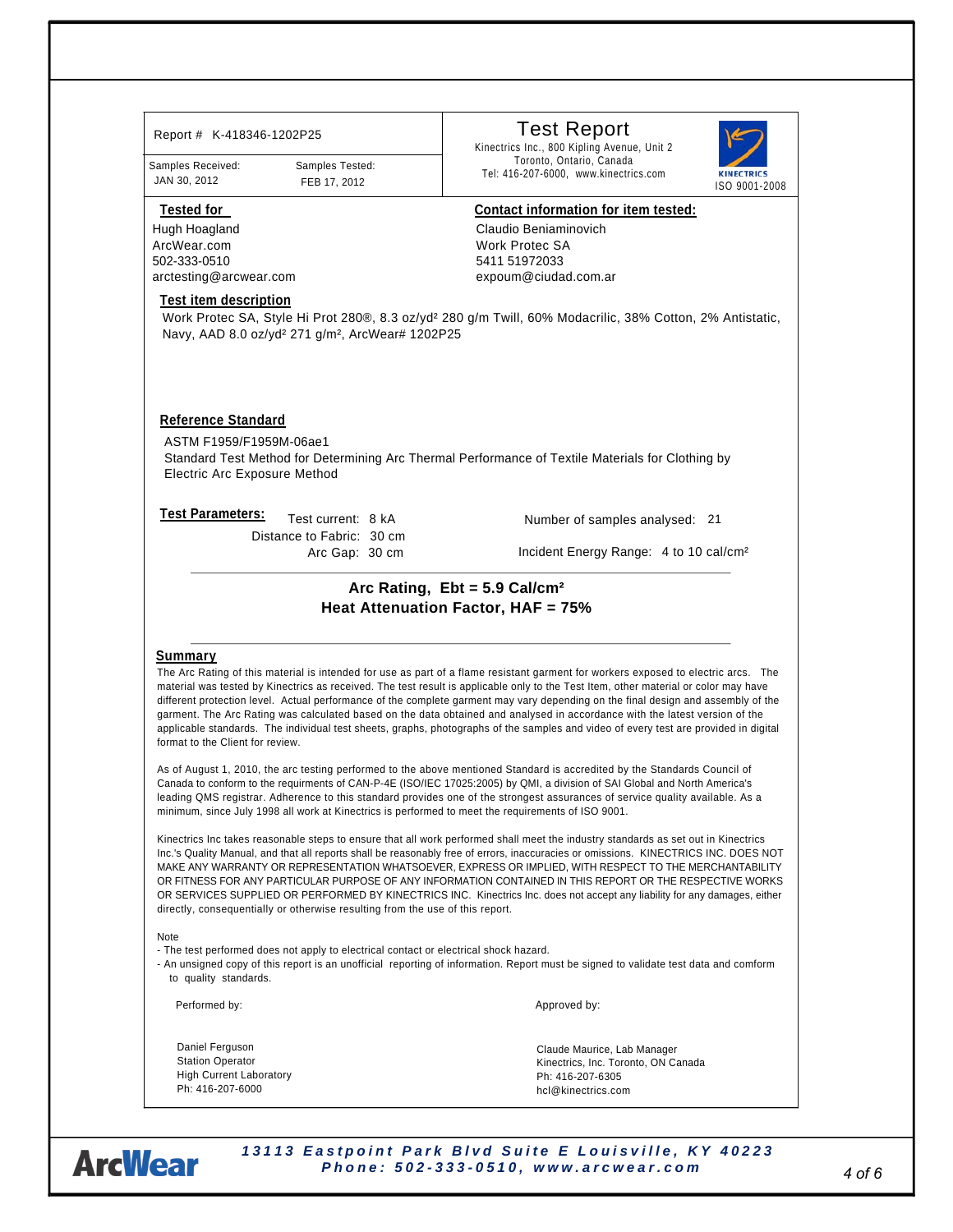